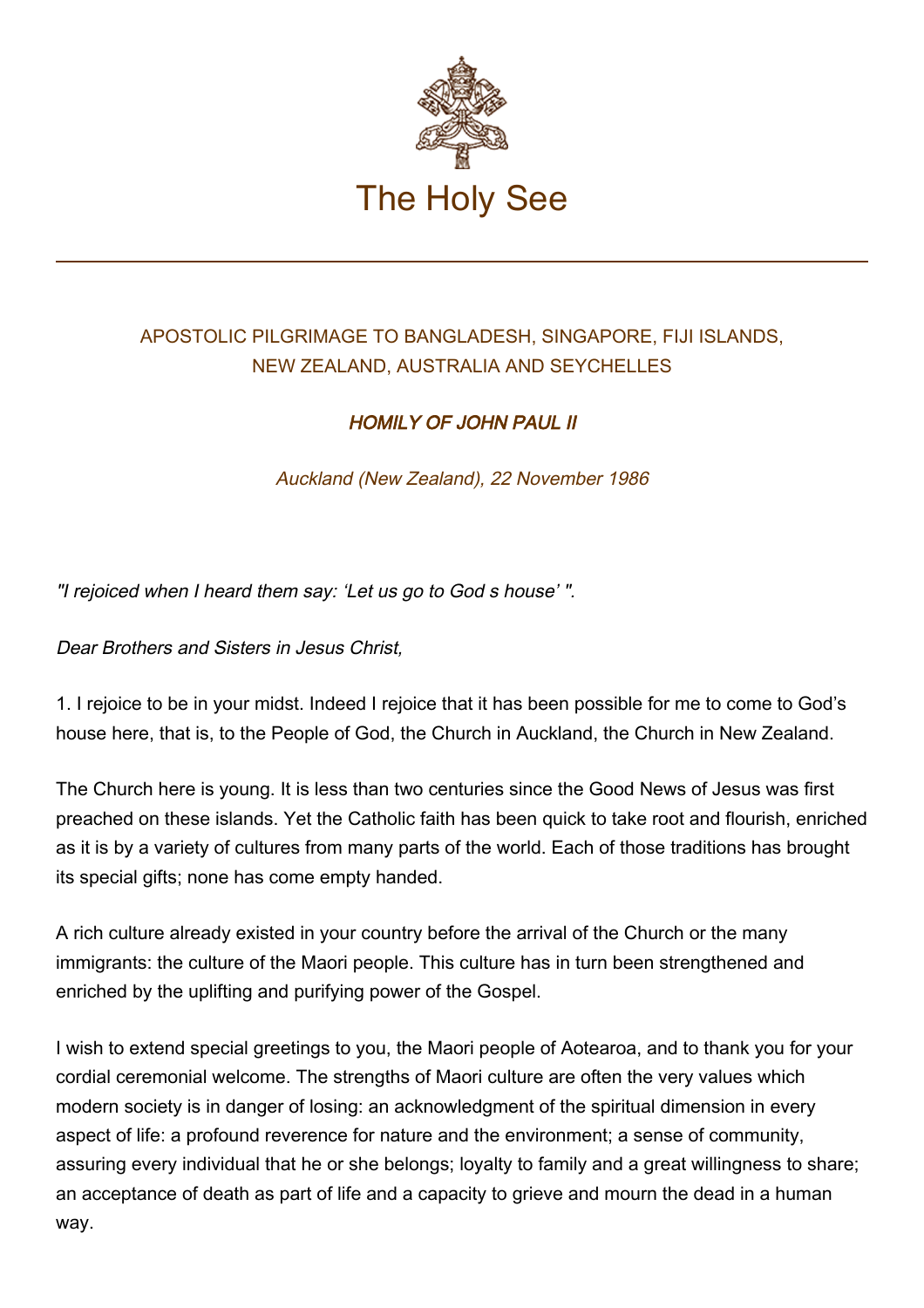As you rightly treasure your culture, let the Gospel of Christ continue to penetrate and permeate it. confirming your sense of identity as a unique part of God's household. It is as Maoris that the Lord calls you; it is as Maoris that you belong to the Church, the one Body of Christ.

I wish also to offer very cordial greetings to our brothers and sisters in Christ belonging to other Christian communions. It is my hope that this pastoral visit to the Church in New Zealand will further the cause of ecumenism and draw us all closer to our one Lord and Saviour.

2. "And now our feet are standing within your gates, O Jerusalem . . . For Israel's law it is, There to praise the Lord's name".

As the Bishop of Rome and the Successor of Saint Peter, I wish to praise the Lord's name with the whole Church that lives here in these islands of the Pacific.

The psalm of praise that we have sung in today's liturgy is a song of pilgrims. And all of us – as the Church of the living God – are a pilgrim people on our way to the "heavenly Jerusalem". Like all pilgrims, we are a people of hope, fully aware of evil and suffering in the world, ourselves tested by temptation and trial, and yet firmly believing that "what we suffer in this life can never be compared to the glory, as yet unravelled, which is waiting for us".

Saint Augustine described the Church as being "like a stranger in a foreign land", which "presses forward amid the persecutions of the world and the consolations of God". As she presses forward, seeking always to be faithful to Christ and the Gospel, she rejoices to experience God's grace, which gives her strength to embrace the Cross as the way to the triumph of the Resurrection. And she finds continued reason to give thanks and praise to God: the Father, the Son and the Holy Spirit. Let us then, as pilgrims full of hope, join our hearts and voices in praise of the Most Holy Trinity.

3. In fact, we have great reason to rejoice continually, for we are the people to whom the Father has sent his beloved Son. And today we hear the Son's words to us in the Gospel, just as his contemporaries once heard him as he travelled through Galilee, Judea and Samaria.

Jesus teaches us about God as our loving Father and about Divine Providence.

He draws attention to the beauty of creation and to God's care for it. In this way, he gives his audience a greater awareness of God's goodness: "Think of the flowers; they never have to spin or weave; yet, I assure you, not even Solomon in all his glory was robed like one of these.

At the same time, Jesus points out creation's corruptible and transitory nature, saying: "Now if that is how God clothes the grass in the field which is there today and thrown into the furnace tomorrow, how much more will he look after you". Thus he encourages his listeners to look beyond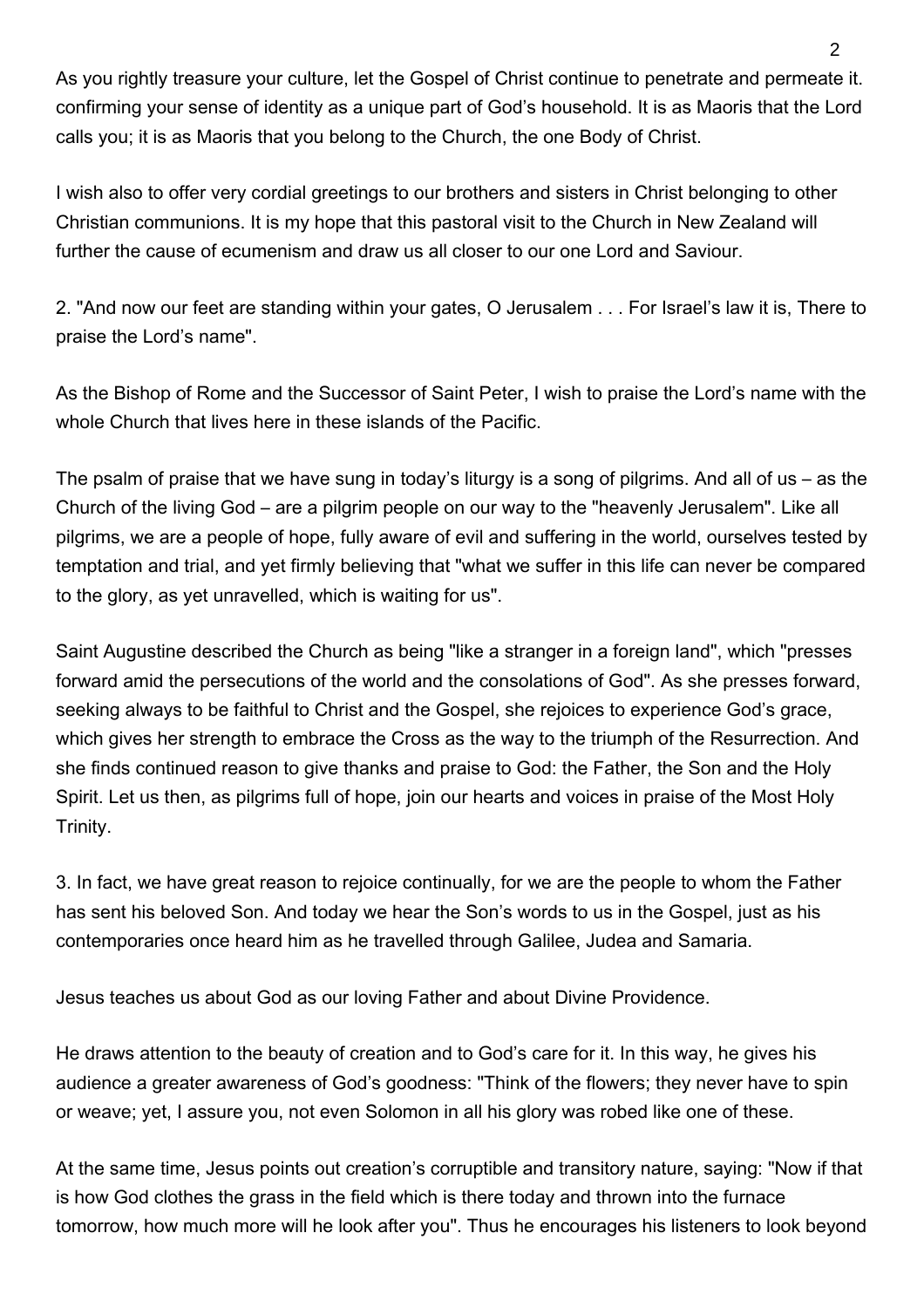created things, however good or beautiful they may be, and to focus on that which does not pass away, on eternity.

Christ then invites his hearers to place their trust in the Father's loving care: "You must not set your hearts on things to eat and things to drink; nor must you worry . . . Your Father well knows you need them. No; set your hearts on his Kingdom".

Peace comes when we learn to rest in God's loving providence, knowing that this world will pass away, and that only his Kingdom will endure. To set our hearts on the things that endure is to be at peace in ourselves.

4. We are followers of Christ just as much as those men and women who first heard these words. We are today's generation of the people whom he redeemed through his own blood. We too have believed that the Father wishes to give us his Kingdom. And we wish to respond to that gift.

Christ says: "There is no need to be afraid, little flock". We must take courage, then, and seek to overcome our tear through the interior power of faith, by setting our hearts first of all on the Kingdom of God. It is precisely in this way that we show ourselves to be the Church. For the Church is the community of people who place their trust in God's promises, promises like those we have heard in today's heard reading from the Prophet Ezekiel.

5. Ezekiel is speaking to a people in exile, separated from their land and their roots. They know that they have strayed from the right path; they have become strangers to God and to one another. But now the Lord promises to bring them home.

He will give them a new heart and a new spirit. They will learn to keep his law, not from outward constraint but from inner conviction. They will discover true peace, for the Lord's own Spirit will be in them "You shall be my people and I will be your God".

How modern this Old Testament writer sounds! His words seem to fit so many people today, alienated from God and estranged from one another. All around us we can see what happens when the Prophet's words go unheeded: if the Spirit of the Lord does not breathe in our hearts, they quickly turn to stone. But the Church is that place where the Holy Spirit breathes, that community of people who are cleansed of their sins in Baptism, and who, though scattered all over the earth, enjoy true communion with one another.

6. What an amazing mystery the Church is! While her members belong to every nation on earth, she remains undivided, always one. The Church is both universal and particular, since her members, though belonging to different cultures and peoples, have received the same Baptism and share in the same Holy Spirit. We are like that group of first believers described in the Acts of the Apostles; we too seek to remain "faithful to the teaching of the Apostles, to the brotherhood, to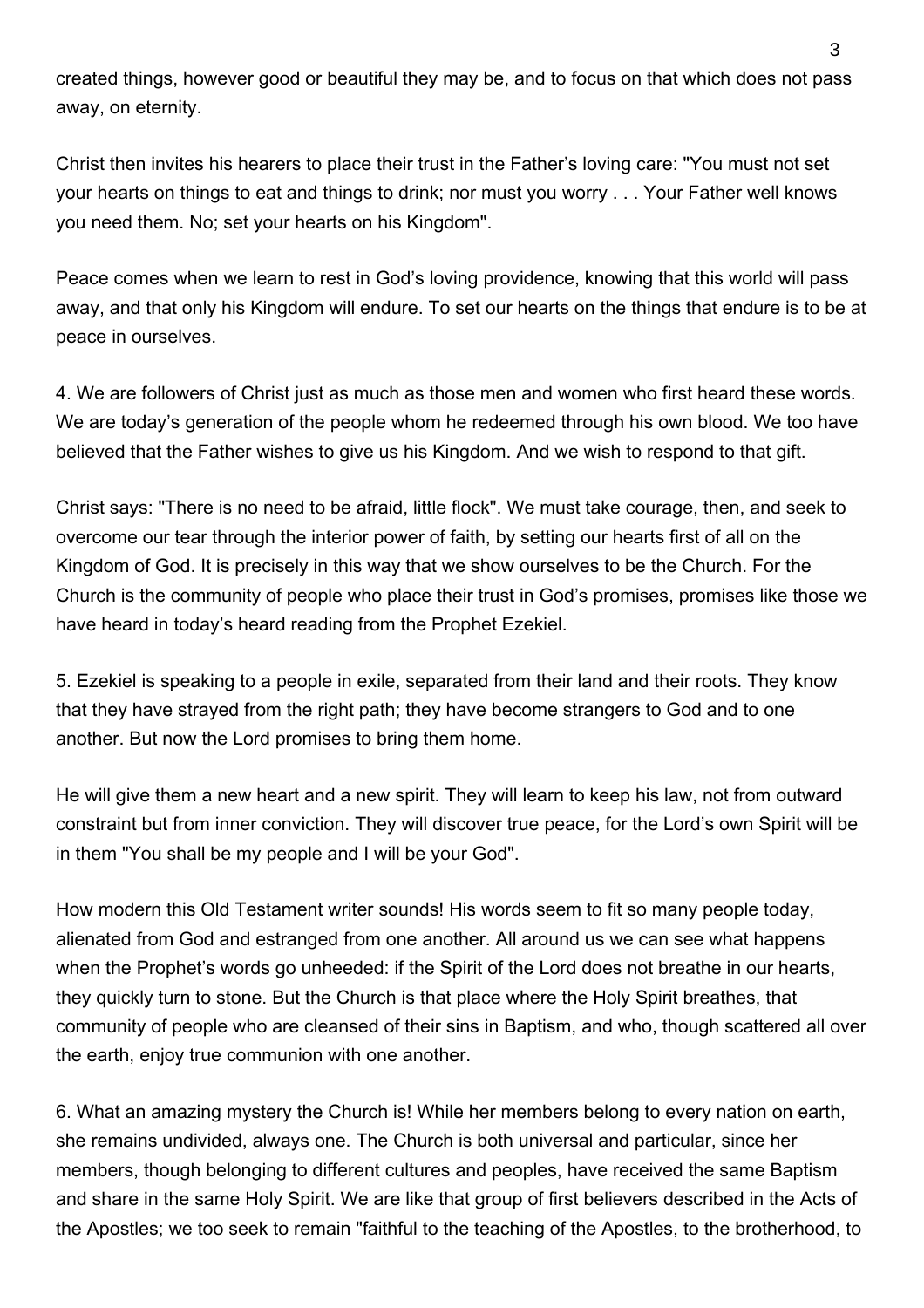the breaking of bread and to the prayers".

In these last four days, I have celebrated the Eucharist with the Church in Bangladesh, the Church in Singapore, the Church in Fiji, and now the Church in New Zealand. In each of these countries the Church has different traditions and customs, different needs and gifts. The Christian faith does not destroy culture, but purifies and uplifts it. It takes away nothing of genuine value from a society or nation, but strengthens whatever is good for the betterment of all.

No particular Church is the same as another, yet the one, holy Catholic and Apostolic Church is present and active in each one. It is not as if the People of God were a loosely-linked International society or even a federation of particular Churches. No, the Holy Spirit himself unites the particular Churches with one another in a communion of life under the headship of Christ our Redeemer. Thus they are called to live together in peace and unity.: And by Christ's design, the Successor of Peter is called to serve all the local Churches through a ministry of faith and charity.

7. Such unity and catholicity in the one Body of Christ must never be taken for granted; it is a gift to be received with gratitude and a gift that requires a response. As the Second Vatican Council stated: " In virtue of this catholicity each individual part of the Church contributes through its special gifts to the good of the other parts and of the whole Church. Thus through the common sharing of gifts and through the common effort to attain fullness in unity, the whole and each of the parts receive increase".

In view of the gift of catholicity, do not the words of Saint Peter apply, not only to individual persons, but also to the particular Churches? "Each one of you", he writes, "has received a special grace, so, like good stewards responsible for all these different graces of God, put yourselves at the service of others". It has always been necessary for local Churches to assist and support one another, especially to assist those who are near and those with the greatest needs. Such actions foster communion among these Churches and show the fruitful nature of the catholicity of the Church.

The gifts of unity and universality also urge us on to greater progress ix ecumenism. The desire for complete communion among all Christians has grown remarkably throughout the Catholic Church since the Second Vatican Council. For this we rejoice and give thanks to God. But our prayers for full unity must increase even more. Spiritual and theological dialogue must continue at all levels. And we must, in all appropriate ways, collaborate in endeavours of service and common witness to Christ, so that the Church may be seen by all as the Sacrament of Unity and Reconciliation, and so that she may more effectively further the cause of peace.

8. The Gospel acclamation of today's Mass recalls the words of Saint Paul: "May the peace of Christ reign in your hearts, because it is for this that you were called together as parts of one body". The Apostle's prayer becomes ours today, for we also deeply desire the peace of Christ to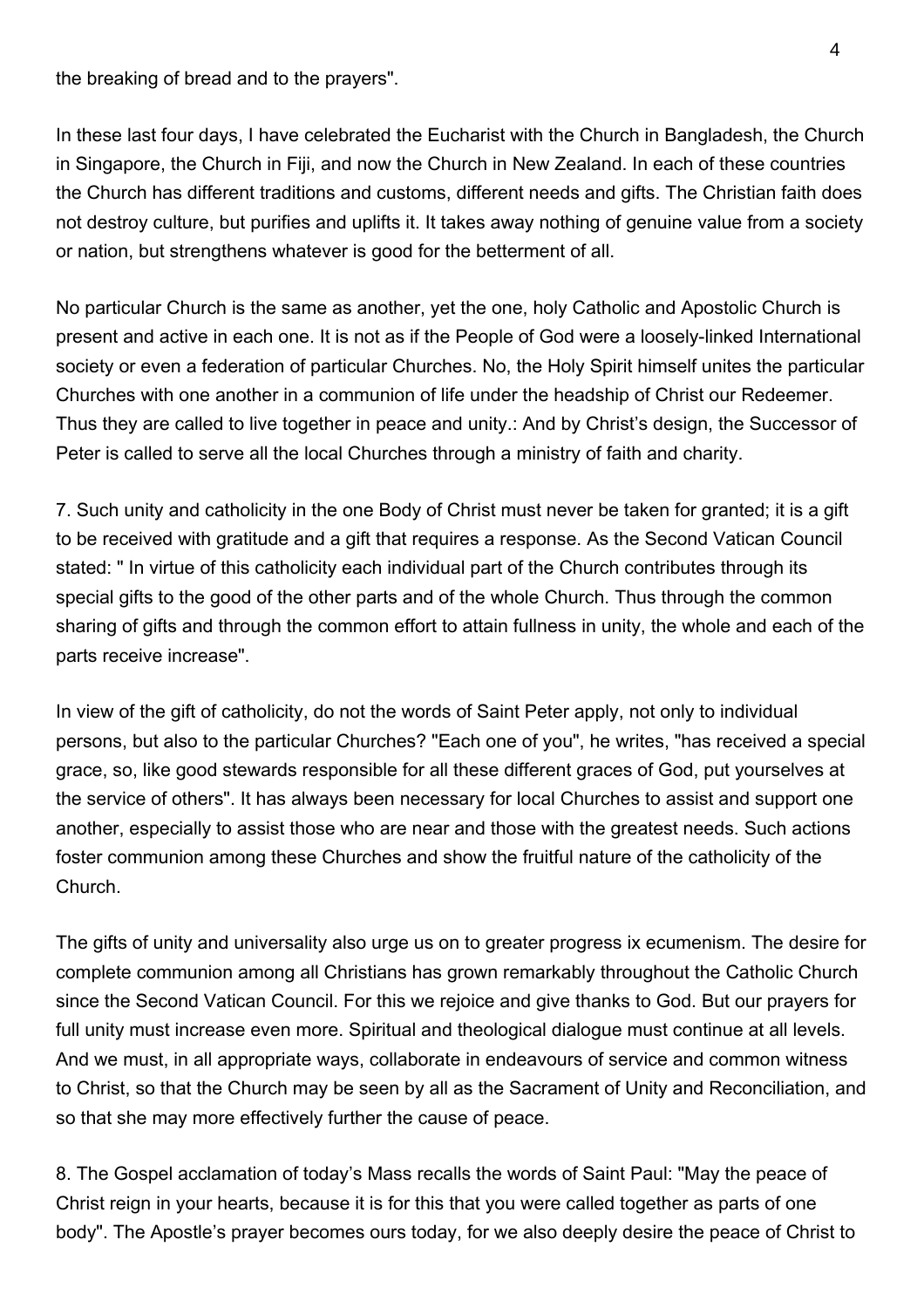reign in every heart.

The Church is very conscious of people's longing for peace and has taken numerous initiatives to further it. Every year since 1968 she has invited all people of good will to join her on New Year's Day in celebrating the World Day of Peace. And, in addition, Christians in every country, as individuals and together with others, are praying and working for peace.

Jesus said: "Peace I bequeath to you, my own peace I give you, a peace the world cannot give, this is my gift to you". And to all of you today I say: Peace be with you.

In Maori: Kia tau iho te rangimarie o te Ariki ki a koutou. In Samoan: Ia faatasi le Filemu ma outou.

In Tongan: Ke iate Kimoutolu 'a e melino 'a e 'eiki. In Cook Island Maori: Ei a kotou te 'au.

In Polish: Pokoj Wam.

In Croatian: tvIir Stobom.

In Dutch: Vrede zij met u.

In Gaelic: Síochán Dé libh go léir. In Latin: Pax Vobis!

9. Together in peace as members of a pilgrim Church, we wish once again to stand in spirit at the gates of Jerusalem, singing the words of the Psalm:

"For the peace of Jerusalem pray: 'Peace be to your homes! May peace reign in our walls, in your palaces, peace!' For love of my brethren and friends I say: 'Peace upon you!' For love of the house of the Lord I will ask for your good".

Peace for Jerusalem! Peace for the community of the Church! Peace for the world! Peace which is the fruit of love. And love flourishes where the faithful are united with the Pastors of the Church, where priests work in harmony with the bishop, where the bishops are united in collegial communion among themselves and with the Bishop of Rome.

There is an essential and dynamic link between unity and peace. As Saint Paul tells us: "In Christ Jesus, you that used to be so far apart from us have been brought very close, by the blood of Christ. For he is the peace between us". Christ's love breaks down the hostility and barriers that keep people divided from one another. And through his Holy Spirit, he plants in our hearts the seeds of ecclesial communion. From this interior action of the Holy Spirit, the whole Body of Christ is built up "into one holy temple in the Lord", "into a house where God lives, in the Spirit", into a communion of love and peace.